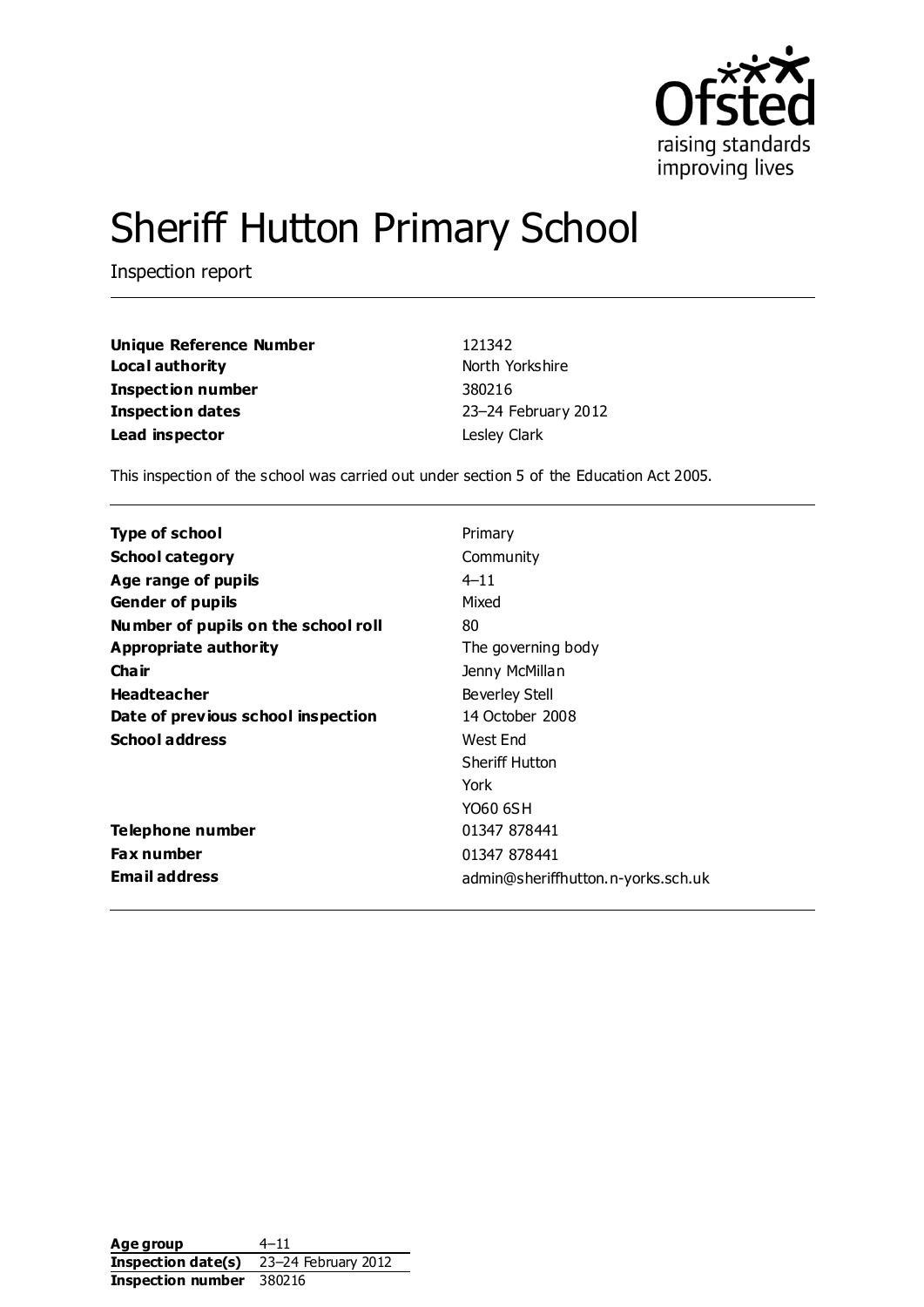

You can use Parent View to give Ofsted your opinion on your child's school. Ofsted will use the information parents and carers provide when deciding which schools to inspect and when.

You can also use Parent View to find out what other parents and carers think about schools in England. You can visit [www.parentview.ofsted.gov.uk,](www.parentview.ofsted.gov.uk) or look for the link on the main Ofsted website:<www.ofsted.gov.uk>

The Office for Standards in Education, Children's Services and Skills (Ofsted) regulates and inspects to achieve excellence in the care of children and young people, and in education and skills for learners of all ages. It regulates and inspects childcare and children's social care, and inspects the Children and Family Court Advisory Support Service (Cafcass), schools, colleges, initial teacher training, work-based learning and skills training, adult and community learning, and education and training in prisons and other secure establishments. It assesses council children's services, and inspects services for looked after children, safeguarding and child protection.

Further copies of this report are obtainable from the school. Under the Education Act 2005, the school must provide a copy of this report free of charge to certain categories of people. A charge not exceeding the full cost of reproduction may be made for any other copies supplied.

If you would like a copy of this document in a different format, such as large print or Braille, please telephone 0300 123 4234, or email [enquiries@ofsted.gov.uk](mailto:enquiries@ofsted.gov.uk)

You may copy all or parts of this document for non-commercial purposes, as long as you give details of the source and date of publication and do not alter the information in any way.

To receive regular email alerts about new publications, including survey reports and school inspection reports, please visit our website and go to 'Subscribe'.

Piccadilly Gate Store Street Manchester M1 2WD

T: 0300 123 4234 Textphone: 0161 618 8524 [enquiries@ofsted.gov.uk](mailto:enquiries@ofsted.gov.uk) [www.ofsted.gov.uk](http://www.ofsted.gov.uk/)



© Crown copyright 2012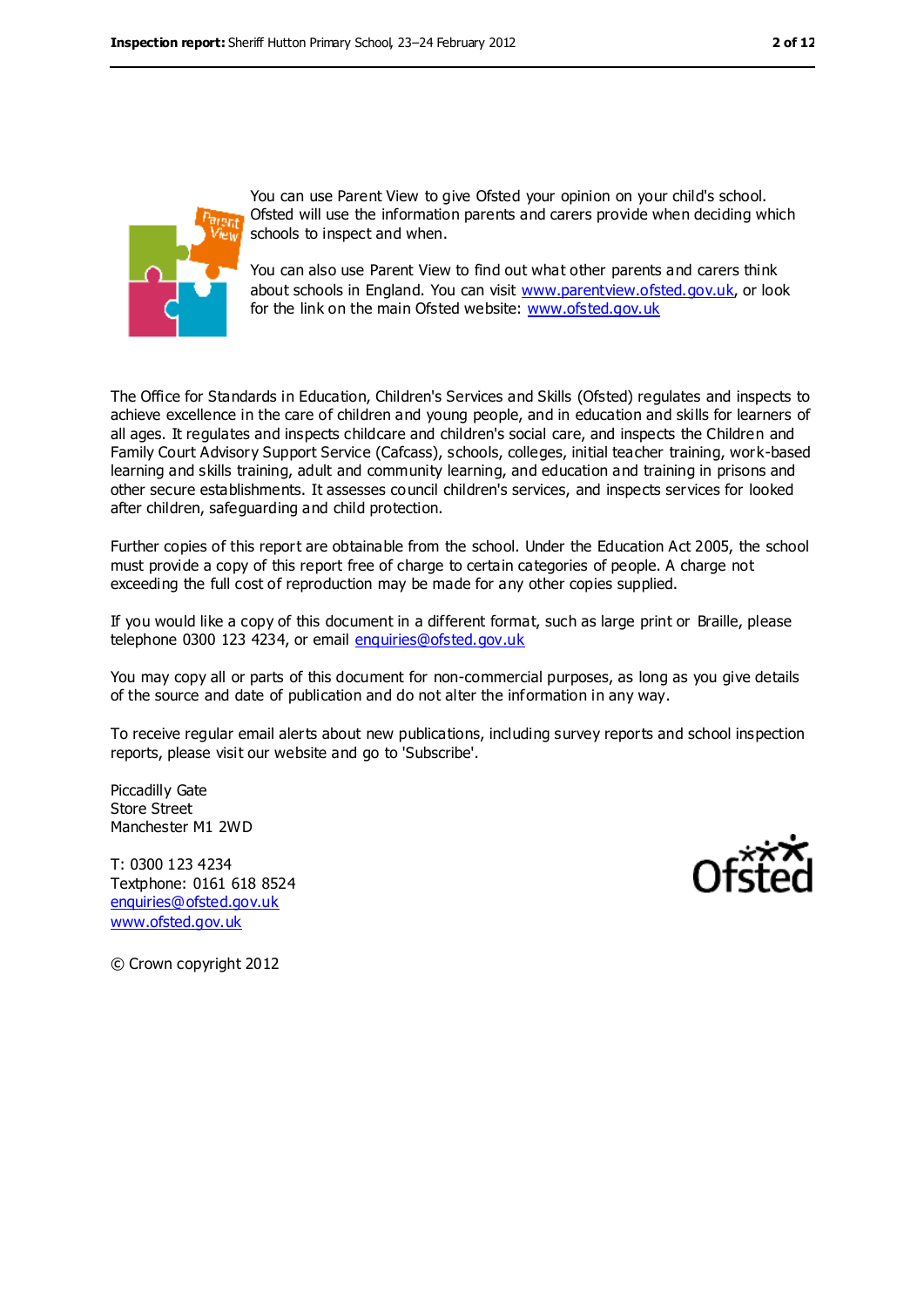# **Introduction**

Inspection team

Lesley Clark **Additional inspector** 

This inspection was carried out with two days' notice. The inspector observed nine lessons taught by four teachers, observing a total of four and half hours' teaching. Meetings were held with two groups of pupils, members of the governing body and staff. The inspector took account of the responses to the on-line questionnaire (Parent View) in planning the inspection. She observed the school's work, and looked at a range of documentation including: the tracking and assessment of pupils' progress; pupils' writing and work in mathematics; the school development plan; and documentation relating to safeguarding. Questionnaires returned from staff and pupils, and 46 questionnaires from parents and carers were analysed.

## **Information about the school**

This school is much smaller than the average-sized primary school. Pupils are of White British heritage. A low proportion are known to be eligible for free school meals. A below average proportion of pupils have special educational needs. The proportion of disabled pupils and those with a statement of special educational needs is low. The school meets the current floor standard.

There have been several staffing changes within the last year. The headteacher took up post in September 2011 and has a part-time teaching commitment.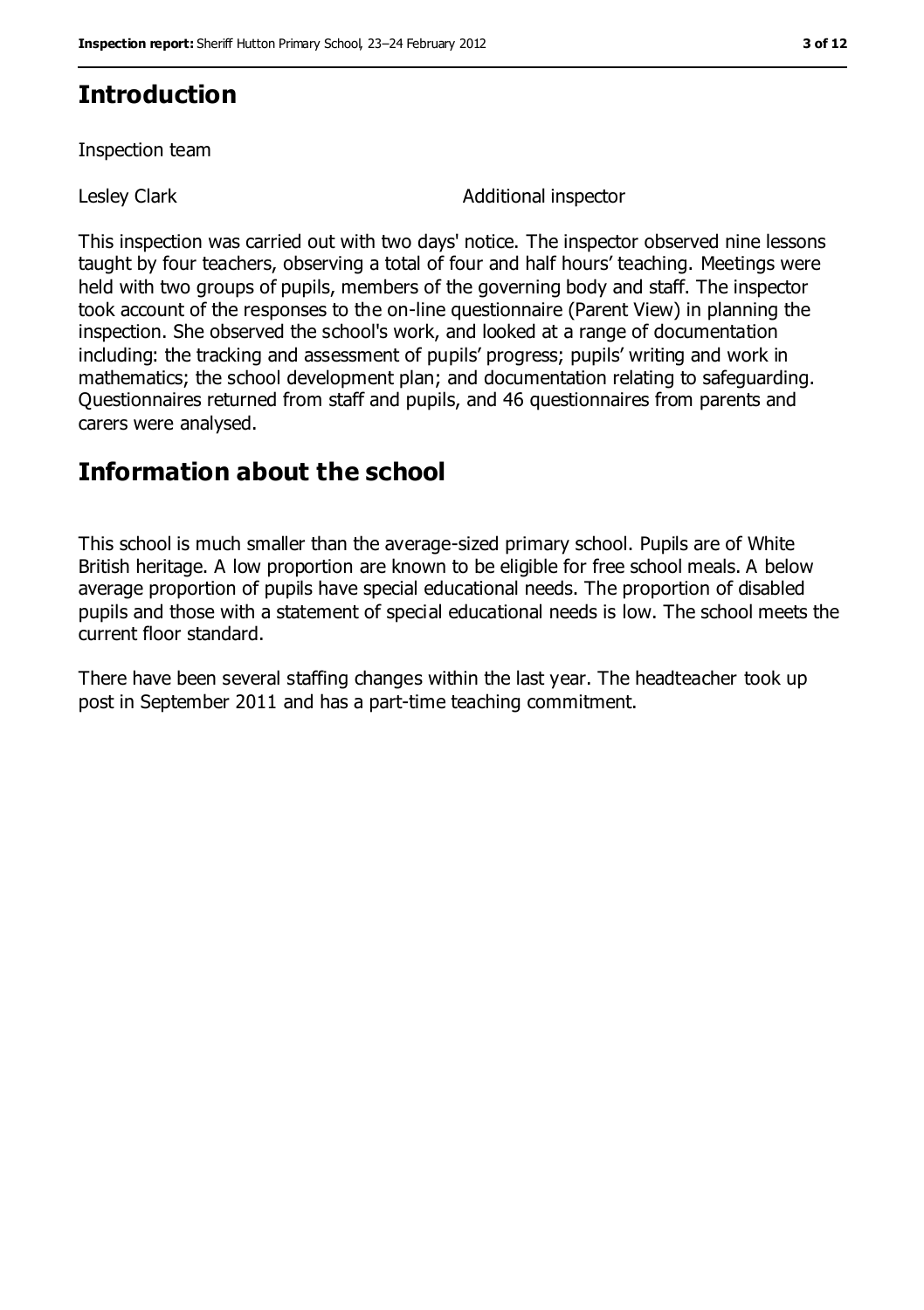**Inspection grades: 1 is outstanding, 2 is good, 3 is satisfactory and 4 is inadequate** Please turn to the glossary for a description of the grades and inspection terms

# **Inspection judgements**

| <b>Overall Effectiveness</b> |  |
|------------------------------|--|
|------------------------------|--|

| <b>Achievement of pupils</b>          |  |
|---------------------------------------|--|
| <b>Quality of teaching</b>            |  |
| <b>Behaviour and safety of pupils</b> |  |
| <b>Leadership and management</b>      |  |

## **Key Findings**

- This is a satisfactory school. The school's main strengths are pupils' above average attendance and good links with parents, carers and the community. Pupils feel safe and clearly enjoy coming to school. The school is not judged to be good because attainment is not high enough in mathematics and more-able pupils do not write as well as they should. Pupils have limited opportunities to work independently and collaboratively on challenging, interesting tasks which slows their progress.
- Achievement is satisfactory. Pupils make satisfactory progress from above average starting points. Their attainment is above average in English by the end of Year 6. Attainment is closer to average in mathematics because pupils do not make fast enough progress in this subject. Pupils read well for their age. Fewer more-able pupils reach the higher levels in writing compared to reading.
- Teachers encourage pupils to listen and to complete tasks. In the best lessons, pupils work at a fast pace and set their own challenges. Sometimes the pace of pupils' learning slows when teachers do not take sufficient account of what pupils know and can do already or need to learn next.
- Pupils are polite and friendly and clearly enjoy each other's company. They have high levels of concentration when the work engages them but take their time over completing tasks that do not challenge them to think and work things out for themselves. The school promotes pupils' spiritual, moral, social and cultural development satisfactorily.
- Senior leaders have accurately assessed the school's strengths and weaknesses and use the information to tackle rigorously the school's complacency regarding its above average attainment. Sharp use of assessment is driving improvement at a fast rate while focusing professional development on accelerating pupils' progress. The curriculum engages pupils' interest and contributes to their often lively and imaginative writing. Parents and carers have positive views about their children's education.

Schools whose overall effectiveness is judged satisfactory may receive a monitoring visit by an Ofsted inspector before their next section 5 inspection.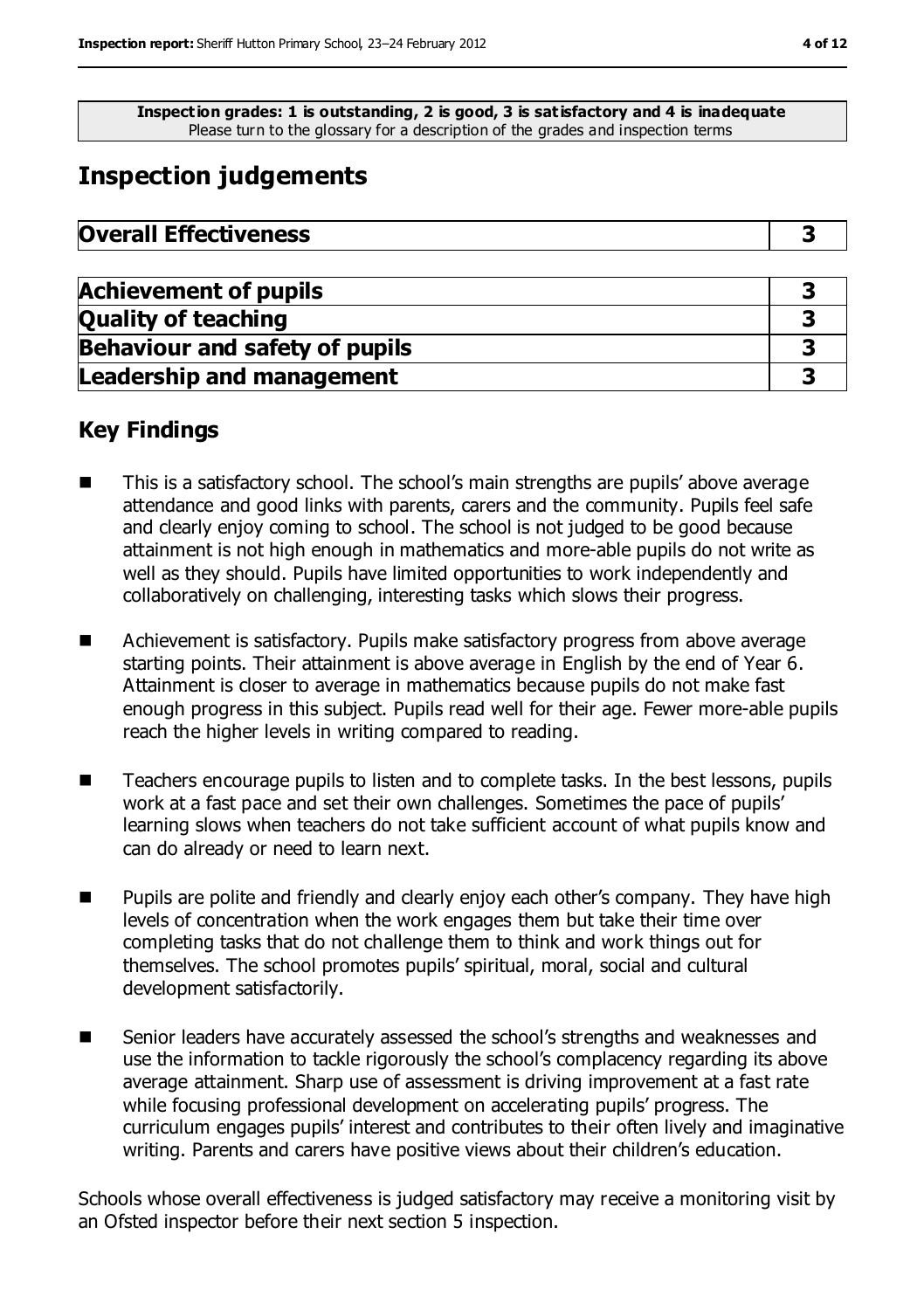## **What does the school need to do to improve further?**

- Raise attainment in mathematics and accelerate pupils' progress by:
	- ensuring teachers make good use of what they know about pupils' progress to provide well-paced learning activities closely matched to pupils' capabilities
	- giving pupils more opportunities to learn through problem-solving and collaboration
	- giving pupils regular practice in using and applying calculation skills mentally and orally and setting out calculations without the aid of worksheets.
- $\blacksquare$  Improve the accuracy of more-able pupils' writing by:
	- ensuring teachers' marking gives pupils clear guidance as to how to improve their work
	- involving pupils in setting short, achievable targets and checking their work against specific criteria.
- **Give pupils more opportunities in every class to work independently and collaboratively** on challenging, interesting tasks in order to accelerate their progress to a good rate.

## **Main Report**

#### **Achievement of pupils**

Attainment is generally above average and, for most pupils, this represents satisfactory progress from their starting points. Pupils make the best progress in reading because they read regularly both at home and in school. They make good progress in early reading skills in the Reception Year and attainment is above average by the end of Key Stage 1. In lessons, those who struggle are given imaginative contexts to help them understand how letters and sounds link together. For example, younger pupils confidently floated words with 'oa' in the middle 'down the river', sounding them out and checking the spelling carefully. Pupils of all ages clearly read for pleasure. They discuss favourite authors and are keen to borrow books from the newly refurbished library. Attainment in reading is high by the end of Year 6. This is why most parents and carers believe that their children are achieving well. However, this view is not entirely accurate because there are shortcomings in aspects of pupils' achievement.

More-able pupils do not write as accurately as they should because they do not use dictionaries regularly to check words for meaning and spelling. More-able pupils explained, 'We know we should use words like furthermore, moreover and nevertheless but we don't know how to. We would like some guidance about paragraphs and when to split text up.' They know they should 'stop making silly mistakes' but continue, for example, to punctuate dialogue incorrectly, because they do not have specific success criteria to help them. Pupils write confidently because the planned curriculum encourages them to write in a wide range of genres. When their interest and imagination is engaged, pupils show a lively facility with words. For instance, pupils' leaflets for a sci-fi café advised prospective customers that 'We are not open on Mishmash day.' Reception children make good progress in developing early writing skills.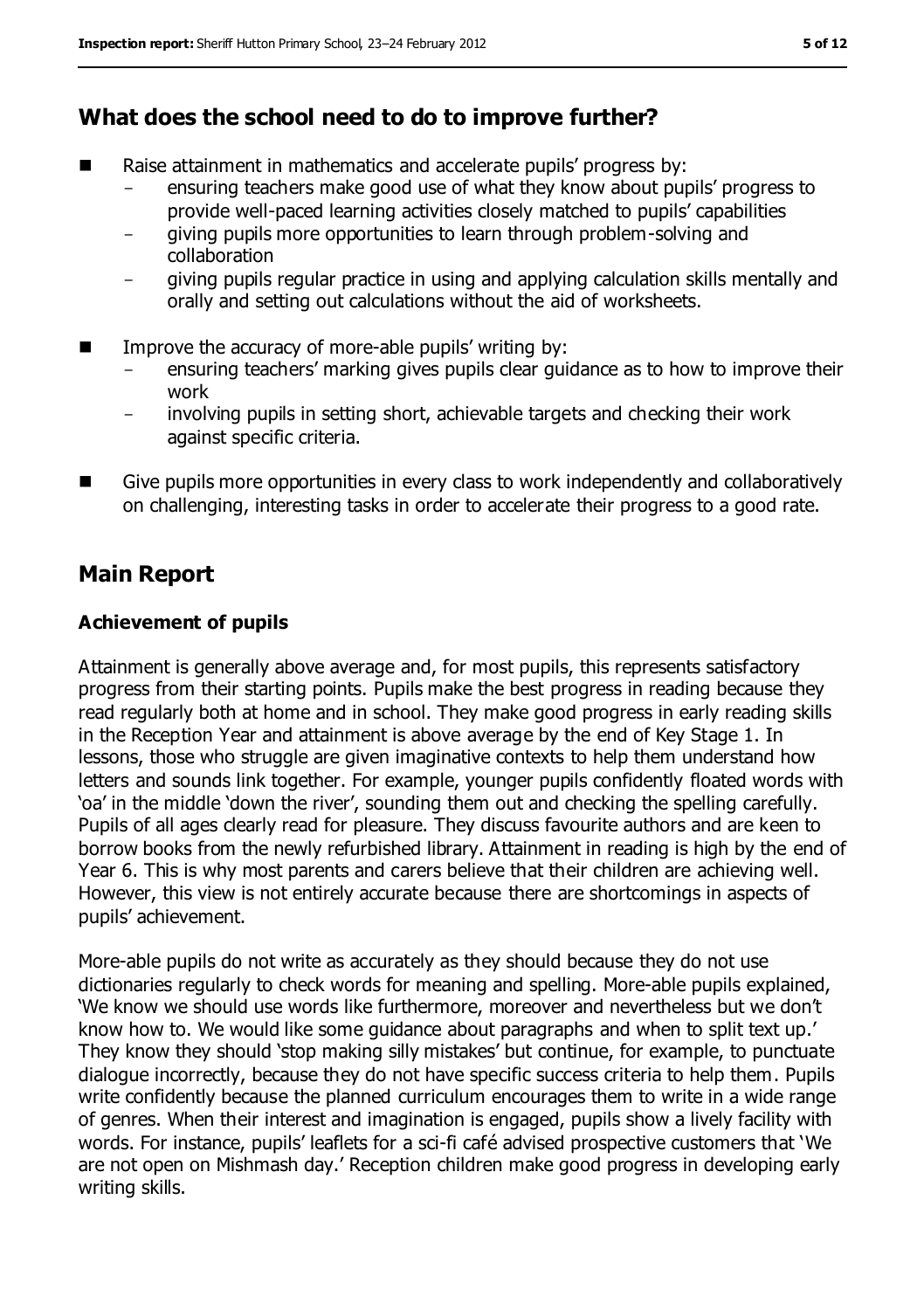Pupils' progress across the school in mathematics is uneven because they do not have regular practice in using and applying their calculation skills mentally and orally. They do not know their times tables well enough or understand number patterns sufficiently well. In lessons where pupils work in groups on thought-provoking tasks, their learning comes on apace, as when pupils worked out for themselves how to compare accurately metric and imperial measurements. Pupils sometimes make mistakes when they set out calculations because much of their work involves completing worksheets. Progress is more rapid in Years 5 and 6 because mathematical tasks are closely matched to pupils' capabilities. However, pupils have gaps in their knowledge and so relatively few exceed nationally expected levels.

Disabled pupils and those with special educational needs make satisfactory progress overall. They make good progress in lessons where they are given well-directed extra support as well as opportunities to learn independently.

#### **Quality of teaching**

As a result of teaching that is largely satisfactory but with pockets of very effective teaching, pupils achieve satisfactorily over time. Parents and carers have an overly positive view of teaching quality, given its variability. In the Reception class, children show high levels of independence. They clearly set their own challenges when they work together. For example, one group was engrossed in constructive play, writing notes on a clipboard while others staffed 'the garden centre' and directed planting. In other classes, teachers tend to overdirect pupils' learning, missing opportunities for pupils to work independently and collaboratively on challenging, interesting tasks.

In the best lessons, quick-paced demonstrations ensure that pupils make rapid progress because they spend the bulk of the lesson learning and practising new skills. For example, pupils in Years 5 and 6 fired questions at each other, challenging partners to calculate accurately at speed. In these lessons, teachers set clear time limits, have high expectations and involve pupils in assessing their learning. In satisfactory lessons, teachers miss opportunities for pupils to learn through solving problems. Sometimes teachers do not take full account of what pupils know already to provide well-paced learning activities that are closely matched to pupils' capabilities. In one mathematics lesson, for example, pupils of all abilities largely did the same activity, even though more-able pupils clearly showed their good understanding of three-dimensional shapes when they answered initial questions. Teachers' marking encourages pupils and motivates them to learn. However, they do not always give pupils, especially the more able, sufficiently clear guidance as to how to improve their work. They miss opportunities to involve them in setting and checking their work against short, achievable targets and specific criteria.

The planned curriculum enlivens both teaching and learning because it encourages creative approaches and opportunities for reflection. The impact is seen in pupils' reading, their imaginative writing and their spiritual, moral, social and cultural development. For example, this response to a planetarium typifies pupils' capacity for wonder: 'I was lost for words, breathless and just speechless! How amazing for all of us to see the whole solar system!'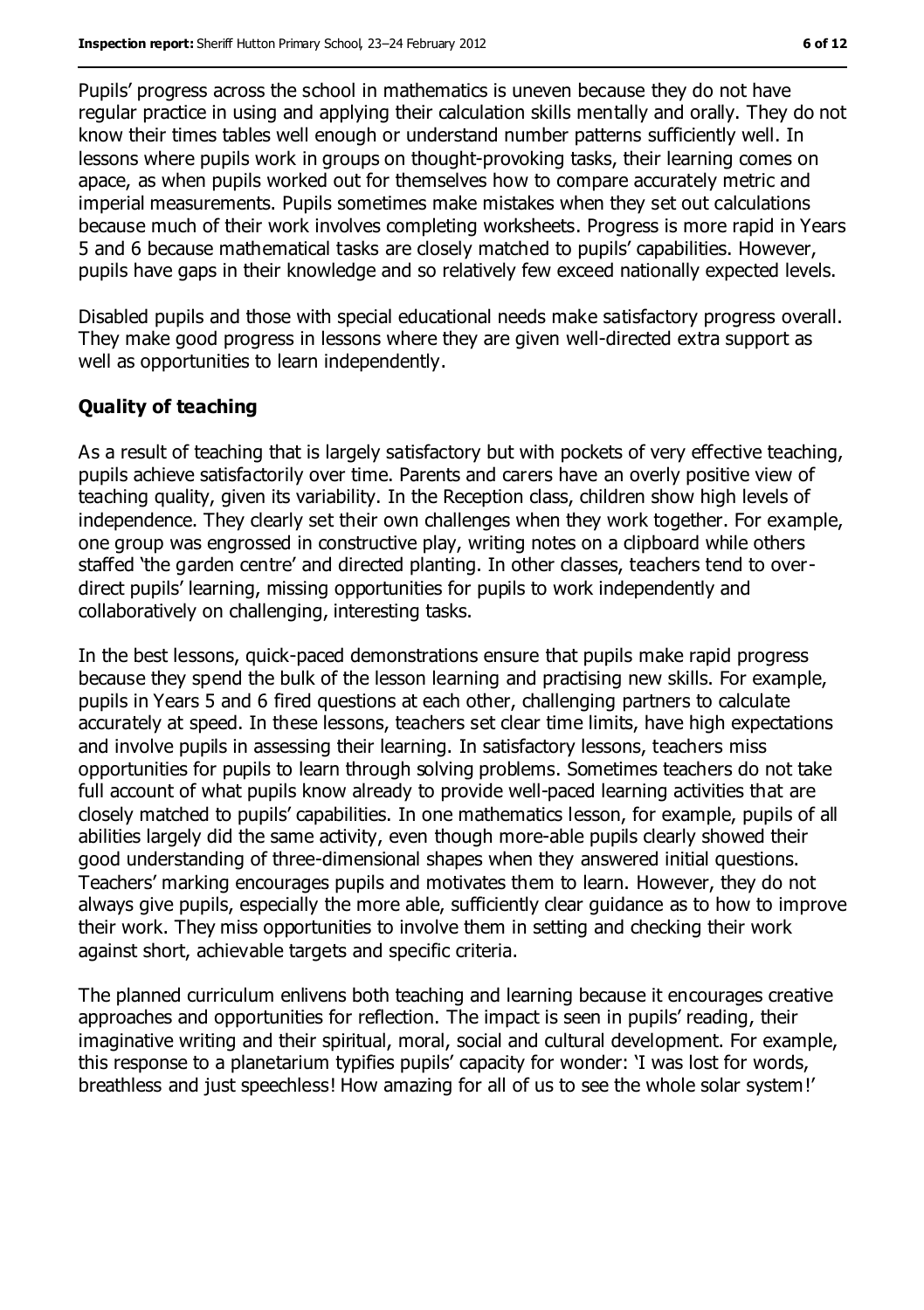#### **Behaviour and safety of pupils**

Parents and carers have an accurate perspective on behaviour, recognising that some areas require improvement. The large majority are confident that the school deals with all types of bullying effectively but a very small minority have lingering concerns about behaviour at lunchtimes and occasionally in lessons. Pupils' behaviour over the last six months shows a distinct improvement in response to sharply defined rewards and sanctions. Pupils say these clear cut guidelines are helpful. They are keen to win team points and are fiercely competitive to demonstrate that they deserve them by being helpful and kind to one another and working hard. As a result, behavioural incidents have diminished.

Behaviour at lunchtimes, playtimes and sometimes during lessons can be over-exuberant. Pupils tend to rely on teachers to remind them to calm down rather than settling automatically to work or play productively. Some pupils have perfected the art of 'switching off' while apparently listening, explaining, 'When teachers start explaining something and we understand but they go on and on then it's boring.' At other times, when pupils' attention is riveted, their behaviour is impeccable as they show themselves eminently capable of concentrating and working assiduously for long periods of time. Pupils have a good understanding of the different types of bullying and know exactly what to do should it occur. They have a strong sense of fairness, explaining, 'Sometimes there's name calling for a joke but it's not funny.' Older pupils have specific responsibilities, such as organising equipment or staffing the library, which they carry out effectively.

Pupils are safe and the vast majority say they are happy at school. Their parents and carers strongly agree. Extra-curricular activities and educational visits have a strong impact on pupils' behaviour and attitudes. Pupils are proud of their school and keen to represent it as shown in their successful competitive sporting and musical achievements.

#### **Leadership and management**

Senior leaders use rigorous assessment and stringent monitoring of teaching effectiveness as the main tools to drive improvement. These highlighted very quickly that the school was beginning to rest on its laurels. It is a measure of the school's previous effectiveness that within six months the school is back on track, although, as senior leaders quite rightly acknowledge, there is some way to go before the school regains its previously good levels.

This turnaround has been accomplished by very effective improvement planning, team work including team teaching, and increasing teachers' accountability for their pupils' performance. As a result, more lessons are good than satisfactory and pupils are rapidly making up the gaps in their mathematical knowledge. Disabled pupils and those with special educational needs are currently being targeted for extra support, including measures to boost their confidence and self-esteem. As a result, their learning is improving well and most are on track to reach nationally expected levels.

Leaders and managers at all levels, including the governing body, promote equality and tackle discrimination satisfactorily. Members of the governing body contribute effectively to the school's drive to raise achievement through asking challenging questions and interrogating data. They make good arrangements for safeguarding to ensure that children are safe and that child protection is effective. This makes an effective contribution to the school's happy, family atmosphere. The interesting and well-balanced curriculum motivates pupils to learn and extends their interests beyond the confines of the classroom. It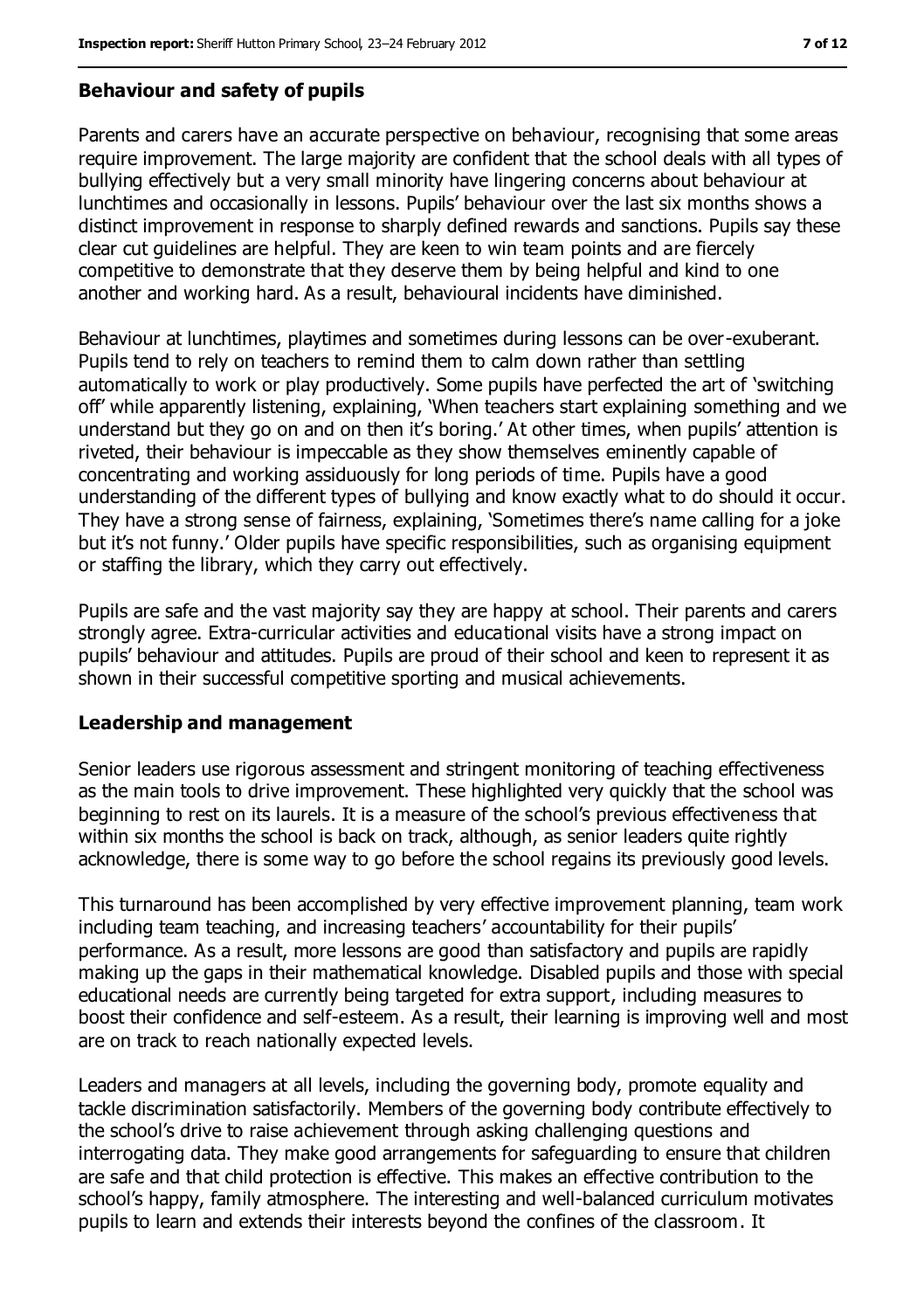encourages pupils to research information and to present their work imaginatively using upto-date technology or experimenting with creative ways to make 'historical documents' look old and worn.

Pupils' advanced literacy skills prepare them well for the next stage of their education. Parents and carers are fully supportive of their children's learning and comment favourably on the weekly newsletters and regular curricular information which enables them to help at home. The school has close links with and plays an important role in the local community. The school demonstrates satisfactory capacity to improve further.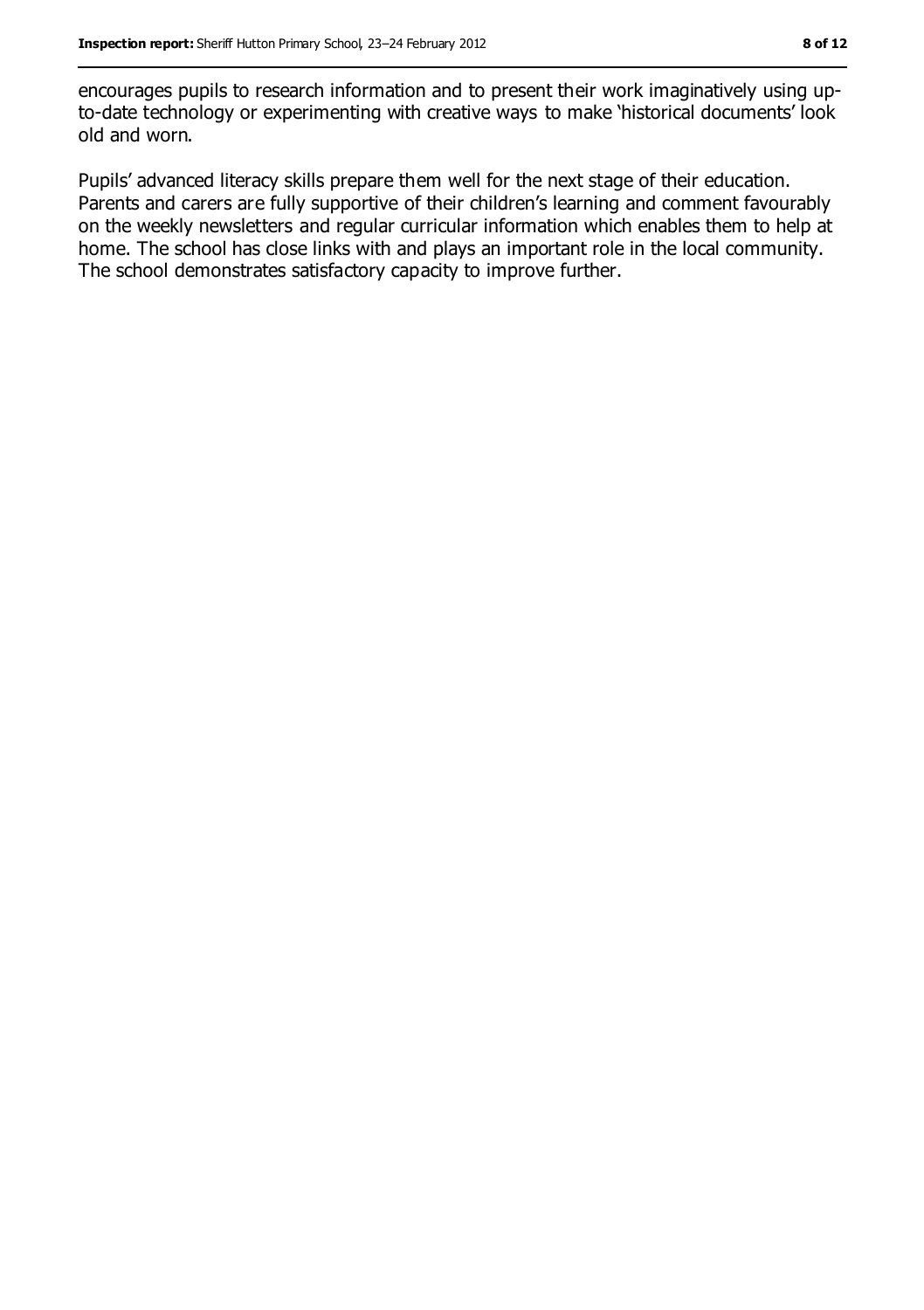# **Glossary**

## **What inspection judgements mean**

| <b>Grade</b> | <b>Judgement</b> | <b>Description</b>                                                                                                                                                                                                            |
|--------------|------------------|-------------------------------------------------------------------------------------------------------------------------------------------------------------------------------------------------------------------------------|
| Grade 1      | Outstanding      | These features are highly effective. An outstanding school<br>provides exceptionally well for all its pupils' needs.                                                                                                          |
| Grade 2      | Good             | These are very positive features of a school. A school that is<br>good is serving its pupils well.                                                                                                                            |
| Grade 3      | Satisfactory     | These features are of reasonable quality. A satisfactory school<br>is providing adequately for its pupils.                                                                                                                    |
| Grade 4      | Inadequate       | These features are not of an acceptable standard. An<br>inadequate school needs to make significant improvement in<br>order to meet the needs of its pupils. Ofsted inspectors will<br>make further visits until it improves. |

### **Overall effectiveness of schools**

|                       | Overall effectiveness judgement (percentage of schools) |      |                     |                   |
|-----------------------|---------------------------------------------------------|------|---------------------|-------------------|
| <b>Type of school</b> | <b>Outstanding</b>                                      | Good | <b>Satisfactory</b> | <b>Inadequate</b> |
| Nursery schools       | 46                                                      | 46   |                     |                   |
| Primary schools       |                                                         | 47   | 40                  |                   |
| Secondary schools     | 14                                                      | 38   | 40                  |                   |
| Special schools       | 28                                                      | 48   | 20                  |                   |
| Pupil referral units  | 15                                                      | 50   | 29                  |                   |
| All schools           |                                                         | 46   | 38                  |                   |

New school inspection arrangements have been introduced from 1 January 2012. This means that inspectors make judgements that were not made previously.

The data in the table above are for the period 1 September 2010 to 31 August 2011 and represent judgements that were made under the school inspection arrangements that were introduced on 1 September 2009. These data are consistent with the latest published official statistics about maintained school inspection outcomes (see [www.ofsted.gov.uk\)](www.ofsted.gov.uk).

The sample of schools inspected during 2010/11 was not representative of all schools nationally, as weaker schools are inspected more frequently than good or outstanding schools.

Primary schools include primary academy converters. Secondary schools include secondary academy converters, sponsor-led academies and city technology colleges. Special schools include special academy converters and non-maintained special schools.

Percentages are rounded and do not always add exactly to 100.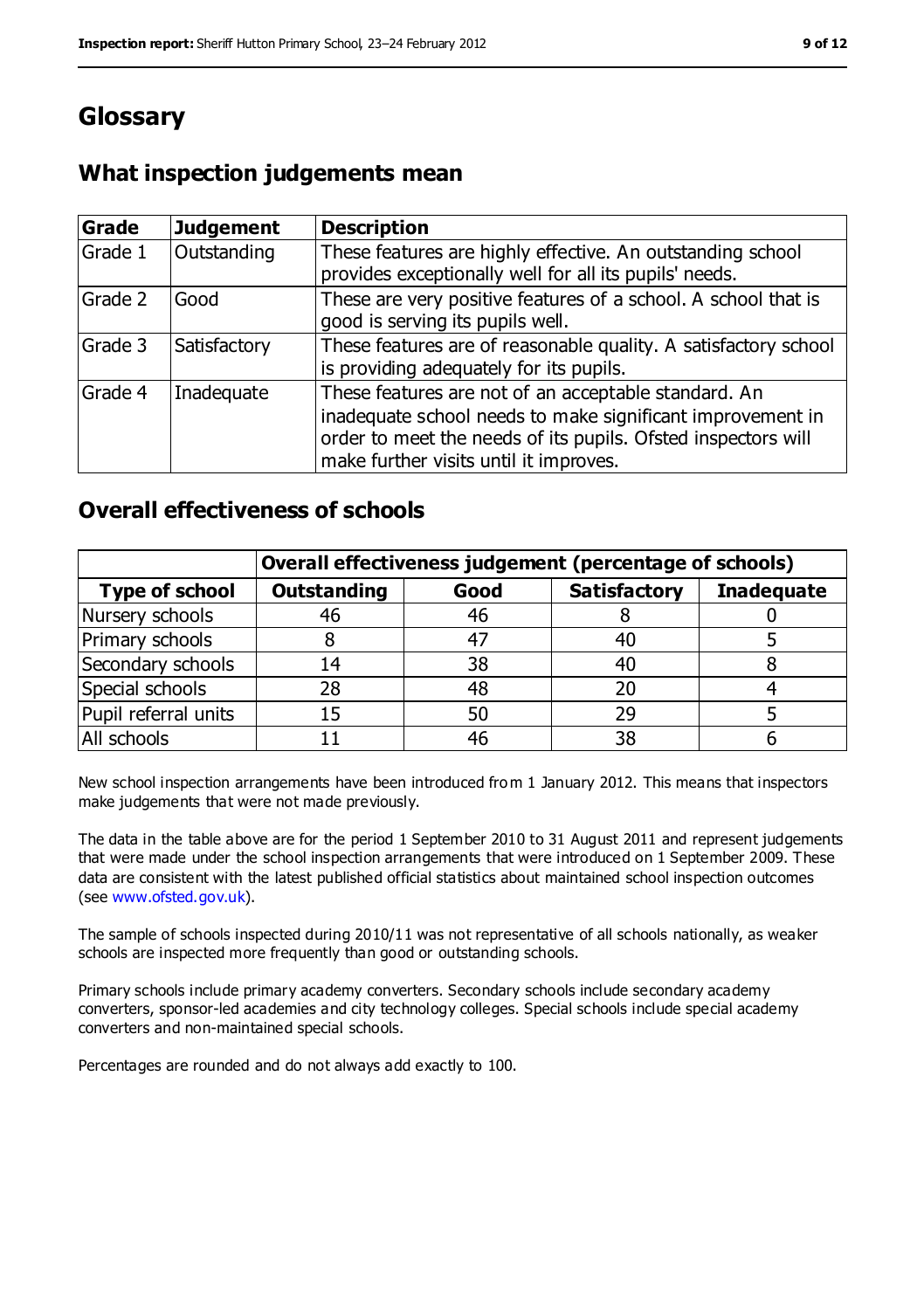# **Common terminology used by inspectors**

| Achievement:                  | the progress and success of a pupil in their learning and<br>development taking account of their attainment.                                                                                                           |
|-------------------------------|------------------------------------------------------------------------------------------------------------------------------------------------------------------------------------------------------------------------|
| Attainment:                   | the standard of the pupils' work shown by test and<br>examination results and in lessons.                                                                                                                              |
| Behaviour                     | how well pupils behave in lessons, with emphasis on their<br>attitude to learning. Pupils' punctuality to lessons and their<br>conduct around the school.                                                              |
| Capacity to improve:          | the proven ability of the school to continue improving based<br>on its self-evaluation and what the school has accomplished<br>so far and on the quality of its systems to maintain<br>improvement.                    |
| Leadership and<br>management: | the contribution of all the staff with responsibilities, not just<br>the governors and headteacher, to identifying priorities,<br>directing and motivating staff and running the school.                               |
| Learning:                     | how well pupils acquire knowledge, develop their<br>understanding, learn and practise skills and are developing<br>their competence as learners.                                                                       |
| Overall effectiveness:        | inspectors form a judgement on a school's overall<br>effectiveness based on the findings from their inspection of<br>the school.                                                                                       |
| Progress:                     | the rate at which pupils are learning in lessons and over<br>longer periods of time. It is often measured by comparing<br>the pupils' attainment at the end of a key stage with their<br>attainment when they started. |
| Safety                        | how safe pupils are in school, including in lessons; and their<br>understanding of risks. Pupils' freedom from bullying and<br>harassment. How well the school promotes safety, for<br>example e-learning.             |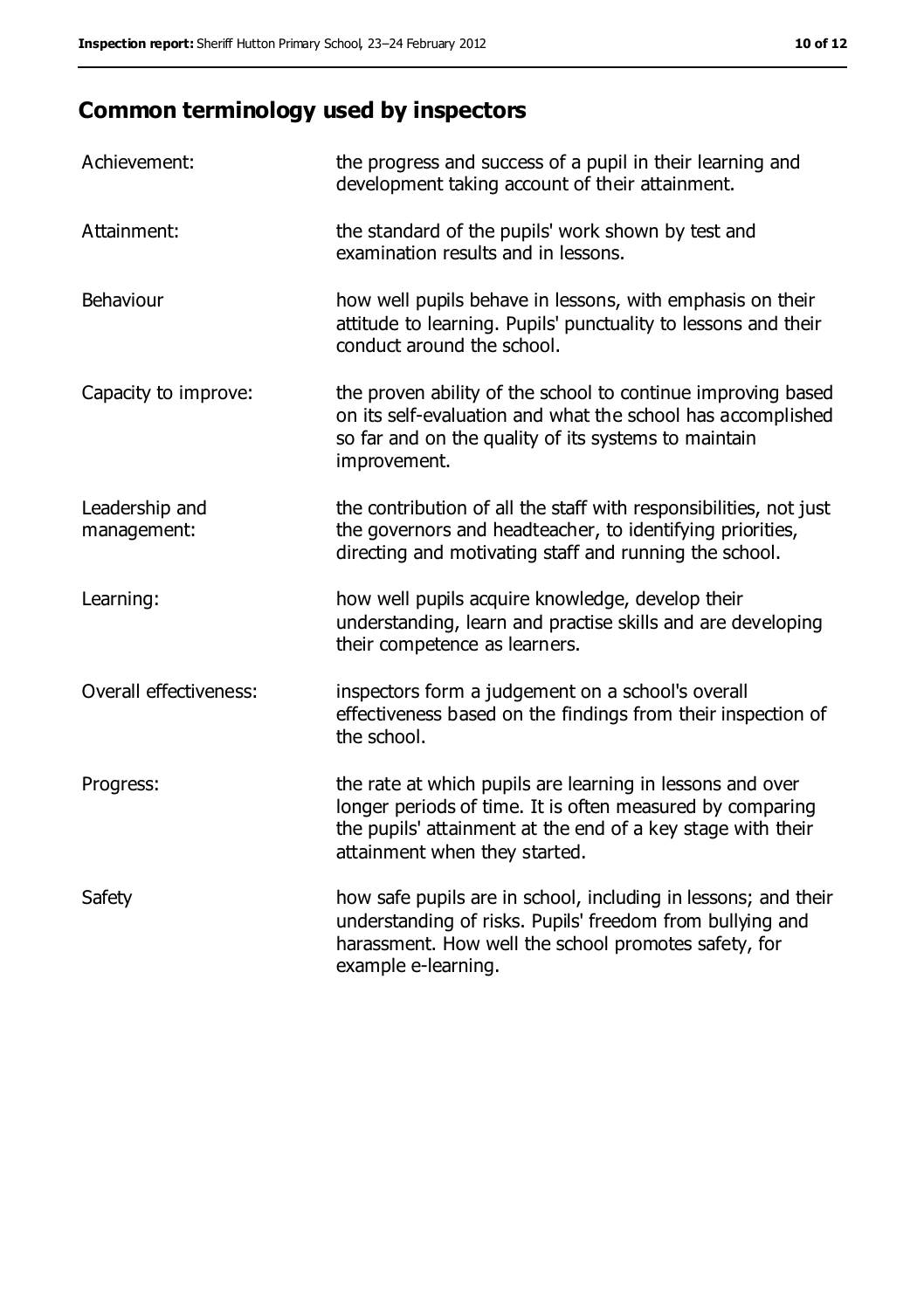**This letter is provided for the school, parents and carers to share with their children. It describes Ofsted's main findings from the inspection of their school.**



27 February 2012

Dear Pupils

#### **Inspection of Sheriff Hutton Primary School, York, YO60 6SH**

Thank you for your warm and friendly welcome. A special thank you goes to the many groups of pupils who spent time talking to me, reading to me and showing me their work. I have taken your views into account. You go to a satisfactory school. This means that it does some things well and has some things that need to improve. Your attendance is above average. You clearly enjoy coming to school and you feel safe. Your parents and carers are very supportive and the school is an important part of the local community.

Some of you are really good at mathematics and some of you struggle and have gaps in your knowledge. I have asked your teachers to make sure that everyone learns mathematics at the right level for their ability so that those who find it easy do more challenging work. All of you need more practice in doing mental and oral calculations and opportunities to solve mathematical problems. Those of you who find writing easy make too many mistakes. I have asked your teachers to tell you what to do to improve your writing and to involve you in setting short targets which you can use to help you check your work. Children in the Reception Year take more charge of their learning than those of you in the other classes. I have asked your teachers to give all of you the opportunity to work on your own or in groups and to set your own challenges. This will help you to make progress at a faster rate.

You can help by working hard in lessons, saying when the work is too easy and asking for help when you need it. This will help your teachers to know what you need to learn next. You could all be really good at mathematics if you learnt your times tables, practised using them regularly and set out your own calculations. I hope you will relish these new challenges!

Yours sincerely

Lesley Clark Lead Inspector